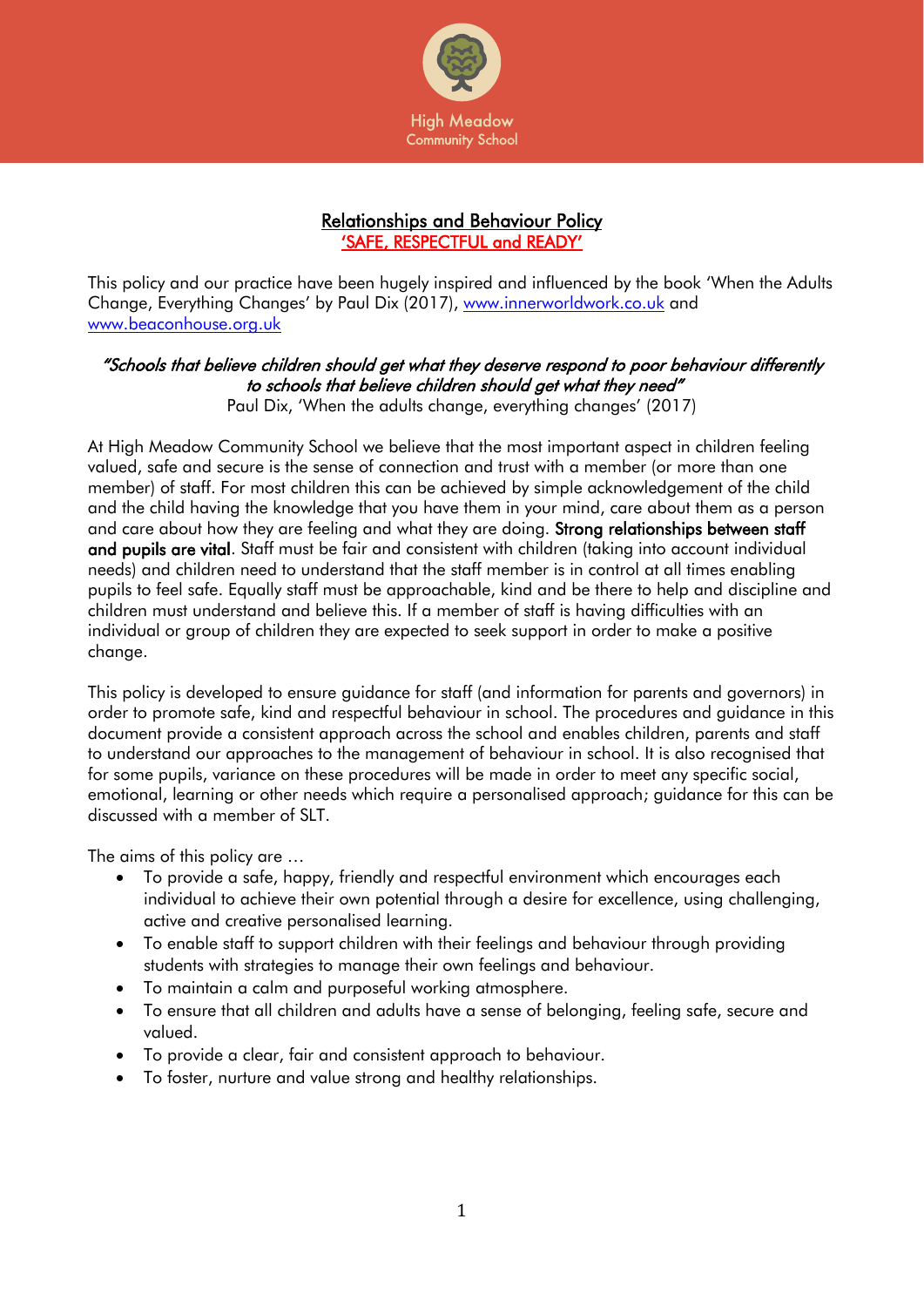

- To ensure that our children are intrinsically motivated to do the right thing because it is the right thing to do.
- For children to take responsibility for their own actions and make informed choices

# To achieve these aims for our pupils we are committed to provide the following:

- For all staff to feel happy to come to school to work with pupils, developing them to their full potential
- High expectations of our pupils, parents and staff in upholding the strategies outlined in this policy
- A broad, balanced and relevant curriculum
- Provide experiences (including our 30 Memorable Moments), which will develop our pupils' spiritual, moral, social and cultural understanding
- Support, guidance and training for all those who teach and work with our children
- Foster and maintain links with our wider community

## Aims of our Relationship and Behaviour Policy: in accordance with Section 89 (1) of the Education and Inspections Act 2006, which is as follows:

- 1. To promote good behaviour, self-discipline and respect between pupils, teaching staff, other school employees and visitors.
- 2. To prevent bullying and criminal behaviours or acts.
- 3. To prevent sexualised behaviour and harassment.
- 4. To regulate the conduct of pupils
- 5. To ensure pupils complete their class work

At High Meadow Community School we believe that

- all pupils need to be able to learn. They need to be able to achieve their potential in a secure environment that is not disrupted or interrupted by the unacceptable behaviour of individual pupils
- all teachers' need to be able to teach. They need to be able to provide a stimulating learning environment that will develop selfconfident, independent learner

At High Meadow Community School, we recognise that most children self-regulate their behaviour and behave very well every day and never need reminding about how to behave safely. We want to encourage these children and to help and encourage the children who may find it difficult to behave safely at all times, to understand and manage their behaviour more safely. Ultimately, we recognise that…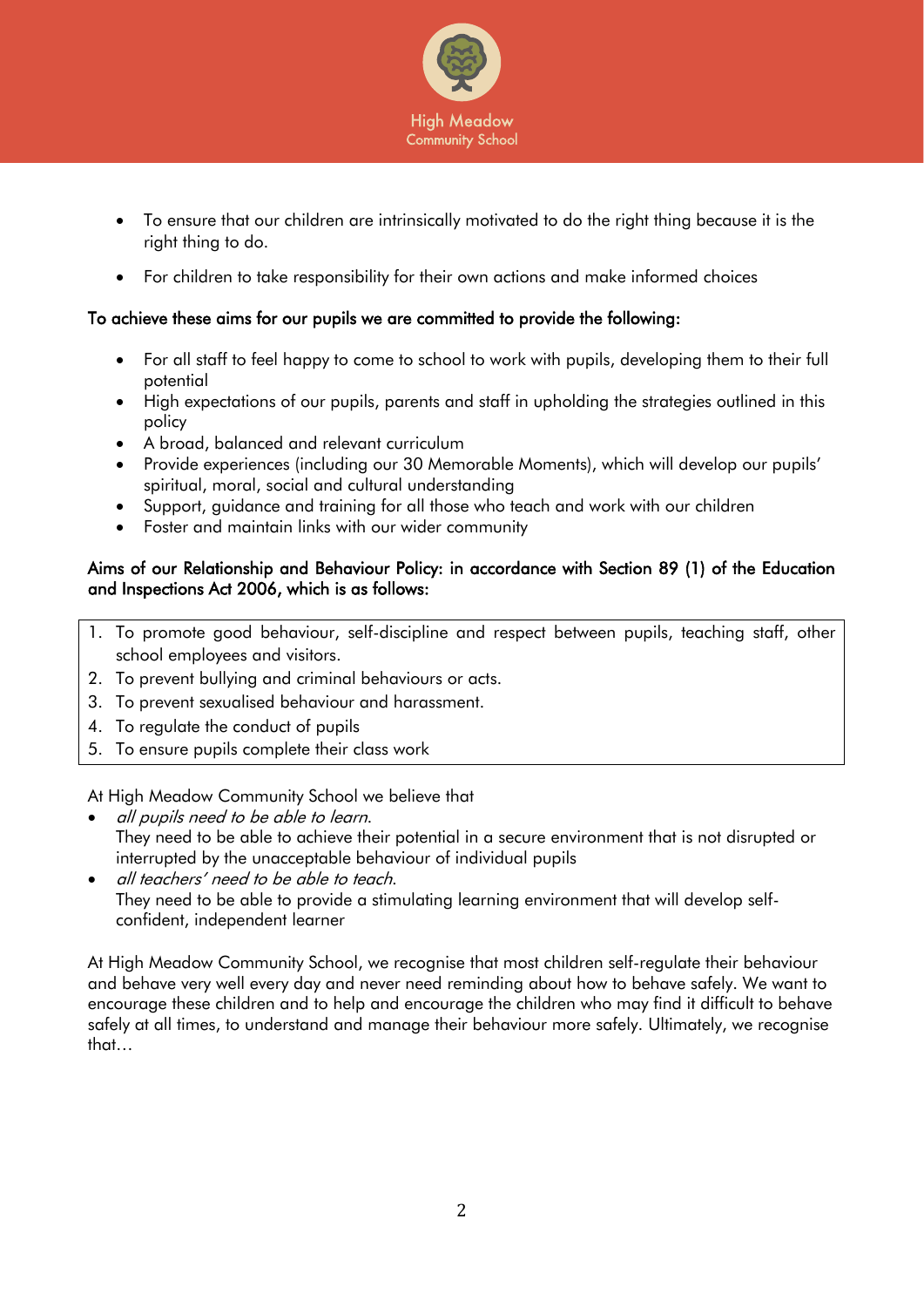

# Burying children in punishment builds a deep resentment

# For the child it often creates a permanent breach of trust

Paul Dix: When the adults change everything changes

# Recognition systems to promote safe behaviour

As a starting point, we have in place a variety of systems to promote safe behaviour:

- Clear and concise expectations of behaviour (Safe, Respectful and Ready) will be described, modelled and encouraged through class assemblies, playtimes, lunchtimes and in class time to ensure that all children understand what is acceptable and safe.
- Unconditional positive regard will be reinforced with all pupils and stakeholders at all times
- Verbal and written praise from the class teacher or other adult in school for good learning, effort or behaviour.
- Children who have done some great learning will be asked to share their learning with other teachers and classes.
- Teachers will share information about a child's behaviour either by the phone, face-toface, email to parents – to celebrate kind, respectful and safe behaviour.
- Every other Thursday, a Shining Stars Assembly will be recorded and parents will be sent a link. Each class teacher will nominate up to three children who have demonstrated one of our 'Learning Powers' and they will receive a certificate for their achievement.
- Every Tuesday, the class teacher will award the 'Kindness Cushion' to a child from each class who has shown kindness to someone in the school community.
- The awarding of individual class 'Do-jo's' are used in every class.
- Interactive Recognition Board in each class which recognises children who have shown Safe, Respectful and Ready behaviours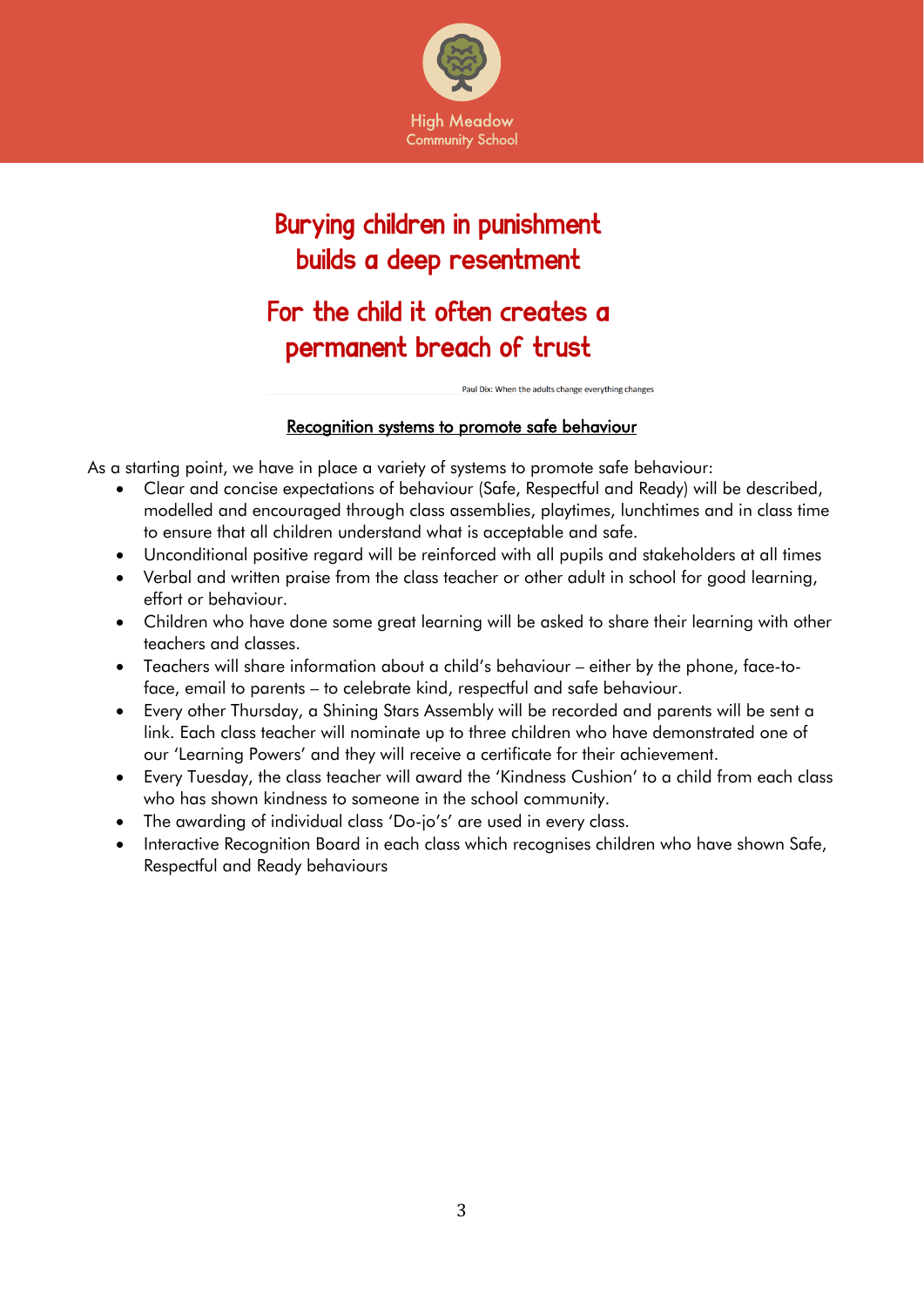

# Unacceptable Behaviour Choices

We recognise that sometimes children will make unsafe behaviour choices. Together we have agreed that the following behaviour is unacceptable in our school, classroom or online and will be dealt with swiftly and seriously:

- Derogatory comments to other pupils (including homophobic comments, inappropriate sexualised remarks and racist remarks)
- Refusing to follow the teacher's instructions and not starting work
- Calling out, answering staff back- these behaviour choices disrupt learning as teaching is interrupted
- Constantly fiddling with equipment, being inattentive, constantly talking when teaching is taking place and distracting other pupils from listening
- Pupils who are choosing to be 'off task' and disrupt pupils who want to work
- Unco-operative behaviour (e.g. arguing, dominating other, rudeness) which prevents pupils from working together
- Verbal or physical aggression to pupils or staff
- Sexual language such as 'jokes' or taunting, which are considered to be 'banter'
- Physical sexualised behaviour, such as deliberately brushing against someone, interfering with someone's clothes, displaying pictures, photos or drawings of a sexual nature
- Online sexual harassment, which may include consensual and non-consensual sharing of nude and semi-nude images and/or videos

# Sexualised Behaviour in School: linked to Keeping Children Safe in Education, September 2021

## Peer on peer/child on child abuse: Keeping Children Safe in Education, September 2021

Children can abuse other children and it can take many forms. It can happen both inside and outside of school and online.

This can include (but is not limited to)

- bullying (including cyberbullying, prejudice-based and discriminatory bullying)
- abuse within intimate partner relationships
- physical abuse such as hitting, kicking, shaking, biting, hair pulling, or otherwise causing physical harm
- sexual violence and sexual harassment
- consensual and non-consensual sharing of nude and semi-nude images and/or videos
- causing someone to engage in sexual activity without consent, such as forcing someone to strip, touch themselves sexually, or to engage in sexual activity with a third party
- upskirting and initiation/hazing type violence and rituals.

At High Meadow Community School, addressing inappropriate behaviour is an important intervention that helps prevent problematic, abusive and/or violent behaviour in the future. This behaviour will not be tolerated and will be dealt with as part of the procedures within this Policy.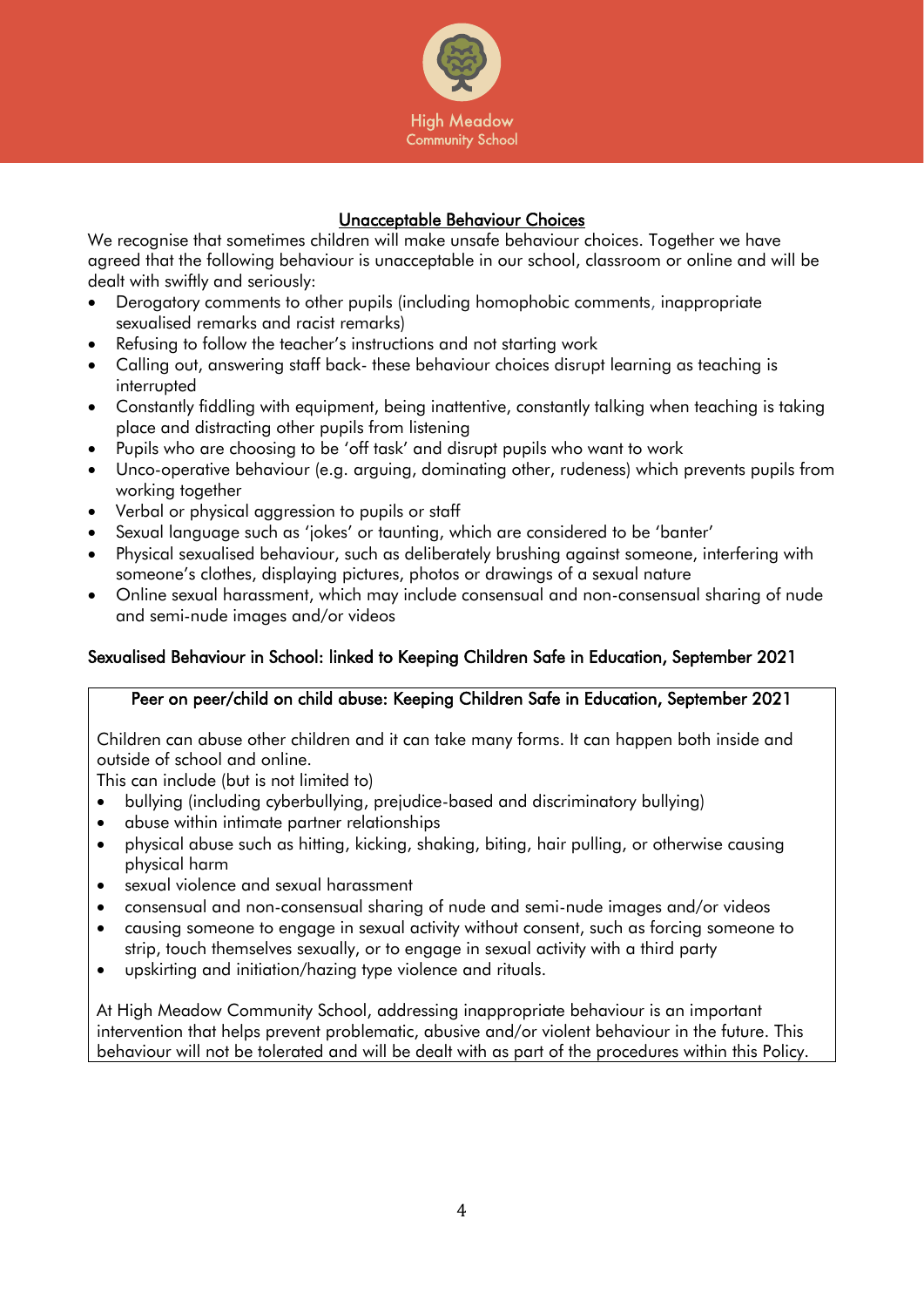

## What is consent?

# Keeping Children Safe in Education, September 2021

Consent is about having the freedom and capacity to choose.

# Sexual consent

- a child under the age of 13 can never consent to any sexual activity
- the age of consent is 16
- sexual intercourse without consent is rape.

### Sexual Violence and Sexual Harassment

Victims of sexual violence and sexual harassment will likely find the experience stressful and distressing. At High Meadow Community School, all victims are reassured that they are being taken seriously and that they will be supported and kept safe. Staff are aware that some groups are potentially more at risk. Staff are aware of the importance of:

- challenging inappropriate behaviours
- making clear that sexual violence and sexual harassment is not acceptable, will never be tolerated and is not an inevitable part of growing up
- not tolerating or dismissing sexual violence or sexual harassment as 'banter', 'part of growing up' or 'just having a laugh'
- challenging physical behaviours. Dismissing or tolerating such behaviours risks normalising them.

All staff are aware that peer-on-peer abuse can be manifested in many different ways, including sexting and gender issues, such as girls being sexually touched or assaulted, and boys being subjected to hazing/initiation type of violence which aims to cause physical, emotional or psychological harm.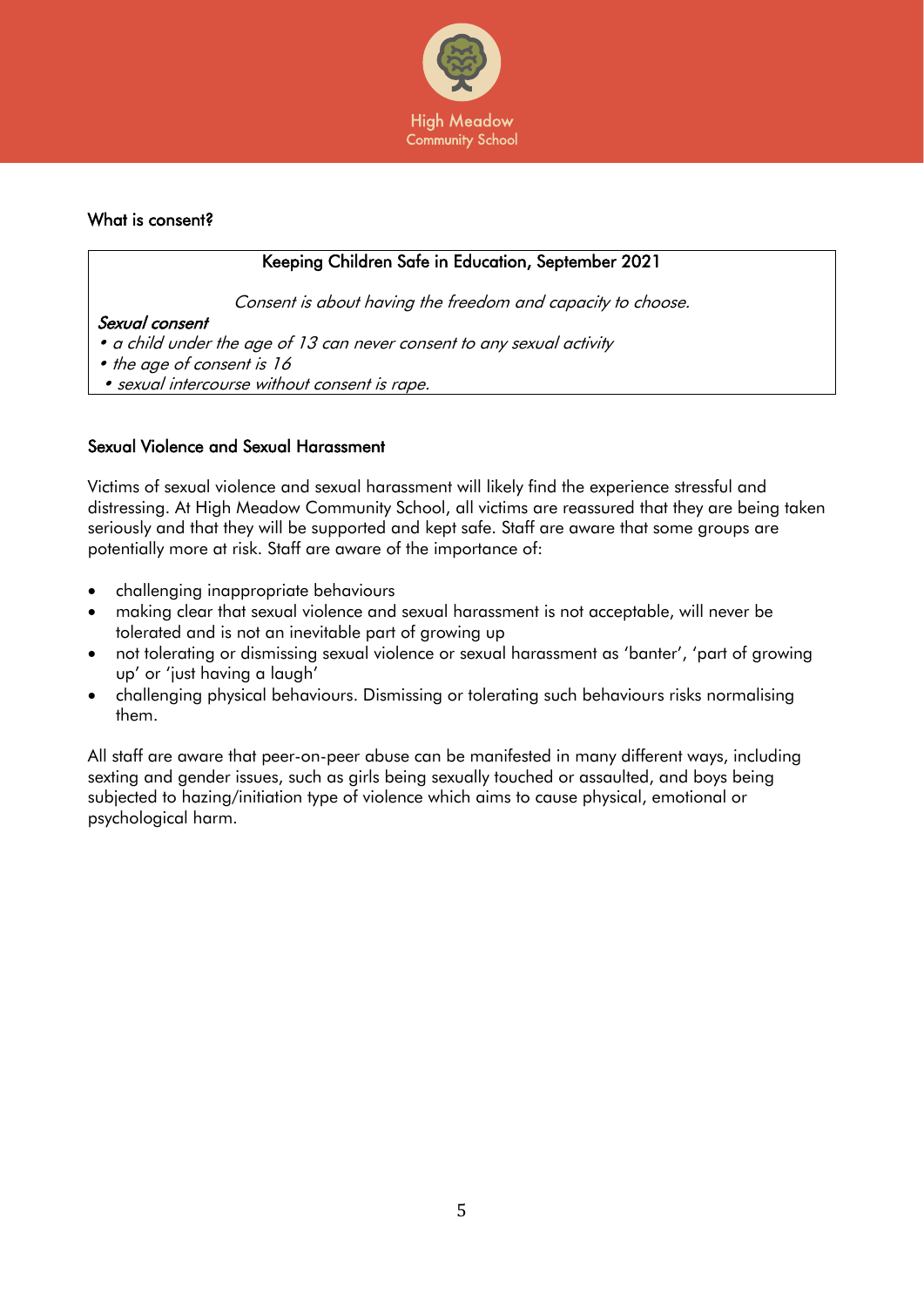

All staff are aware of the heightened vulnerability of pupils with SEND, who are three times more likely to be abused than their peers. Staff will not assume that possible indicators of abuse relate to the pupil's SEND and will always explore indicators further.

Additional barriers to recognising abuse in children with SEND include:

• Assuming that indicators of abuse, such as mood and behaviour, relate to the child's disability.

• Children with SEND being disproportionally impacted by bullying and harassment without showing any outward signs.

• Communication barriers.

LGBTQ+ children can be targeted by their peers. In some cases, children who are perceived to be LGBTQ+, whether they are or not, can be just as vulnerable to abuse as LGBTQ+ children. The school's response to boy-on-boy and girl-on-girl sexual violence and sexual harassment will be equally as robust as it is for incidents between children of the opposite sex.

Pupils will be made aware of how to raise concerns or make a report and how any reports will be handled. This includes the process for reporting concerns about friends or peers.

When referring to sexual harassment we mean 'unwanted conduct of a sexual nature that can occur online and offline and both inside and outside of school. When we reference sexual harassment, we do so in the context of child on child sexual harassment.

Whilst not intended to be an exhaustive list, sexual harassment can include:

- sexual comments, such as: telling sexual stories, making lewd comments, making sexual remarks about clothes and appearance and calling someone sexualised names;
- sexual "jokes" or taunting;
- physical behaviour, such as: deliberately brushing against someone, interfering with someone's clothes and displaying pictures, photos or drawings of a sexual nature; and
- online sexual harassment. This may be standalone, or part of a wider pattern of sexual harassment and/or sexual violence. It may include:

consensual and non-consensual sharing of nude and semi-nude images and/or videos, s sharing of unwanted explicit content,

up-skirting (a criminal offence)

sexualised online bullying, unwanted sexual comments and messages, including, on social media, sexual exploitation, coercion and threats.

If the school becomes aware that a pupil is displaying inappropriate sexualised behaviour, an assessment will be made as to whether or not the behaviour is abusive. This will involve information gathering from relevant adults in school in order to establish where the behaviour sits on a continuum from that which could be expected of a child/young person at that age/stage to that which may indicate the child has been abused/is abusing others.

If the behaviour is inappropriate but not thought to be abusive, High Meadow Community School will speak to the parent or carer to devise a consistent strategy to manage the behaviours, eliminate any medical reasons underpinning the behaviours, and consider a possible referral to other agencies (e.g. Educational Psychologist, SEMH team).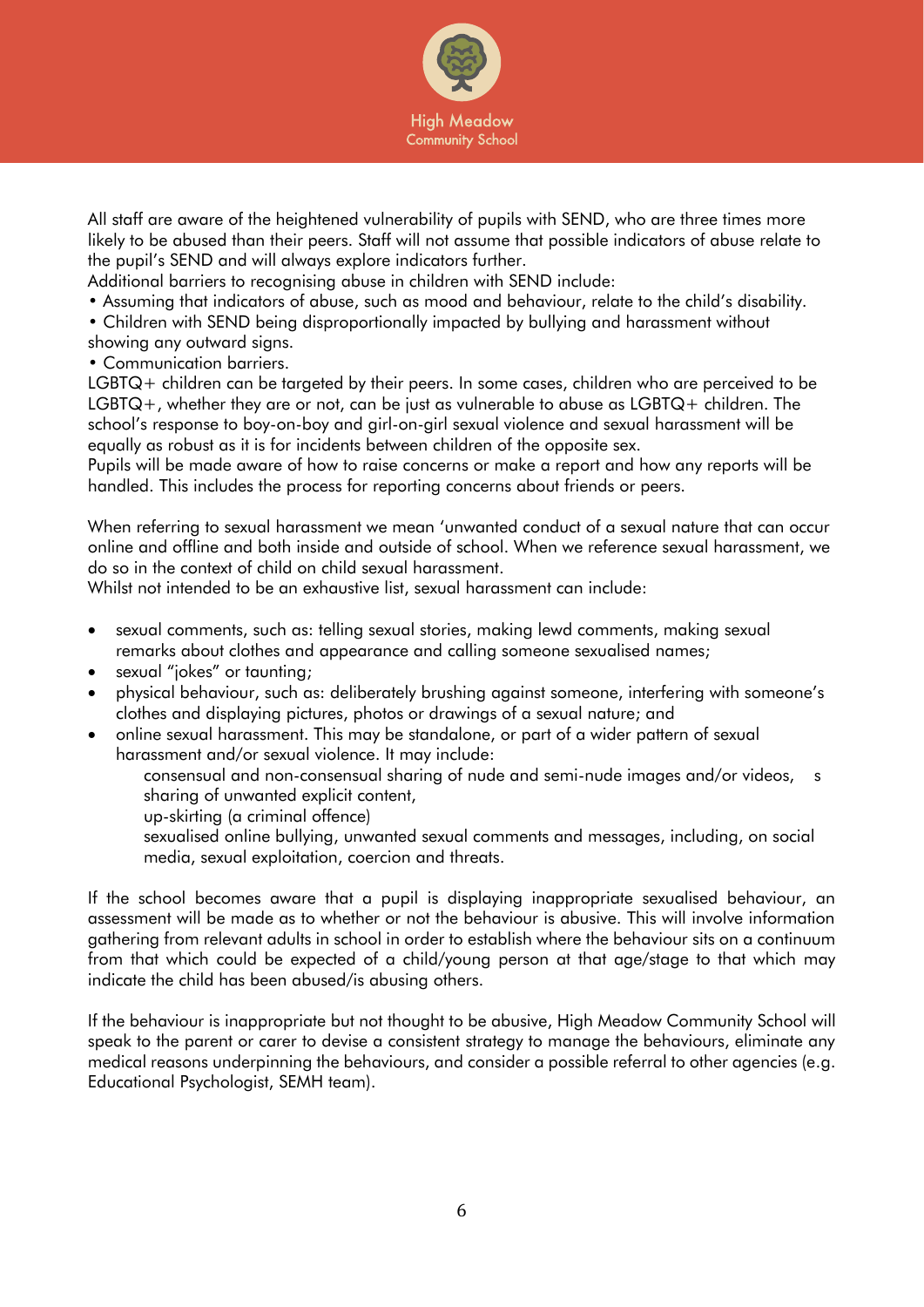

Where the pupil's behaviour is considered to be abusive, it is important that those subject to the abuse are reassured that they are being taken seriously and that they will be supported and kept safe.

### Support for the victim

For the purposes of this guidance, the term 'victim' is used to describe pupils who have been subjected to sexual violence and/or sexual harassment; however, when using the term in a school, school staff are conscious of the fact that some children may not consider themselves a victim and may not wish to be described this way.

At High Meadow Community School, victims of peer-on-peer abuse are taken seriously, kept safe and never be made to feel like they are creating a problem for reporting abuse, sexual violence or sexual harassment.

If a friend of a victim makes a report or a member of staff overhears a conversation, staff will take action – they will never assume that someone else will deal with it. The basic principles remain the same as when a victim reports an incident; however, staff will consider why the victim has not chosen to make a report themselves and the discussion will be handled sensitively and with the help of Children's Services where necessary. If staff are in any doubt, they will speak to the DSL.

## Ongoing support for the victim

Any decisions regarding safeguarding and supporting the victim will be made with the following considerations in mind:

- The terminology the school uses to describe the victim
- The age and developmental stage of the victim
- The needs and wishes of the victim
- Whether the victim wishes to continue in their normal routine
- The victim will not be made to feel ashamed about making a report
- What a proportionate response looks like

Victims may not disclose the whole picture immediately and they may be more comfortable talking about the incident on a piecemeal basis; therefore, a dialogue will be kept open and the victim can choose to appoint a designated trusted adult.

Victims may require support for a long period of time and the school will be prepared to offer longterm support in liaison with relevant agencies and the victim. Everything possible will be done to prevent the victim from bullying and harassment as a result of any report they have made.

## Ongoing Support for the Alleged Perpetrator

When considering the support required for an alleged perpetrator, the school will take into account: • The terminology they use to describe the alleged perpetrator or perpetrator.

- The balance of safeguarding the victim and providing the alleged perpetrator with education and support.
- The reasons why the alleged perpetrator may have abused the victim and the support necessary.
- Their age and developmental stage.
- What a proportionate response looks like.

• Whether the behaviour is a symptom of their own abuse or exposure to abusive practices and/or materials.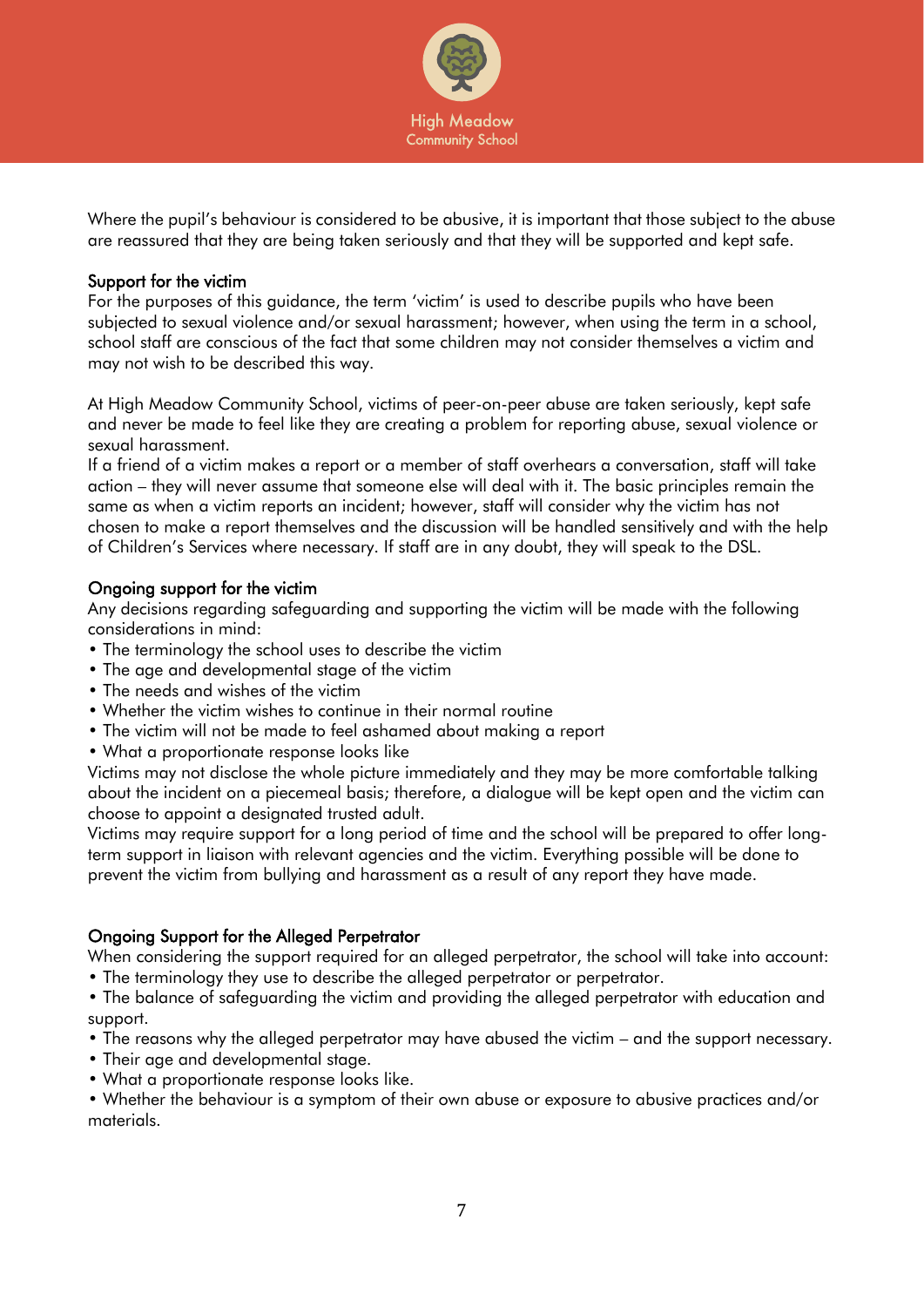

When making a decision, advice may be taken from Children's Services, specialist sexual violence services and the police as appropriate. The school will work with professionals as required to understand why the abuse took place and provide a high level of support to help the pupil understand and overcome the reasons for their behaviour and reduce the likelihood of them abusing again.

## Working with Parents and Carers

In most sexual violence cases, the school will work with the parents of both the victim and alleged perpetrator. For cases of sexual harassment, these decisions will be made on a case by-case basis. The school may meet (this could be on the phone, virtually or face-to-face) the victim's parents with the victim present to discuss the arrangements being put in place to safeguard the victim, and to understand their wishes in terms of support arrangements and the progression of the report. Schools may also meet (this could be on the phone, virtually or face-to-face) with the parents of the alleged perpetrator to discuss arrangements that will impact their child. Reasons behind decisions will be explained and the support being made available will be discussed. The DSL will attend such meetings, with agencies invited as necessary.

In more extreme, individual cases High Meadow Community School may have no other alternative but to implement a fixed term or permanent exclusion

#### What the law says

Where a crime has been committed the police will be informed and this includes serious violent incidents. As set out in UKCIS (UK Council for Internet Safety):

'Sharing nudes and semi-nudes: advice for education settings working with children and young people' taking and sharing nude photographs of U18s is a criminal offence

## Teachers' Powers

#### What the law allows

Teachers have statutory authority to discipline pupils whose behaviour is unacceptable, who break

the school rules or who fail to follow a reasonable instruction (Section 90 and 91 of the Education

#### and Inspections Act 2006).

The power also applies to all paid staff (unless the Headteacher says otherwise) with responsibility for pupils, such as Teaching Assistants.

- Teachers can discipline pupils at any time the pupil is in school or elsewhere under the charge of a teacher, including on school visits / residential visits.
- Teachers can confiscate pupils' property.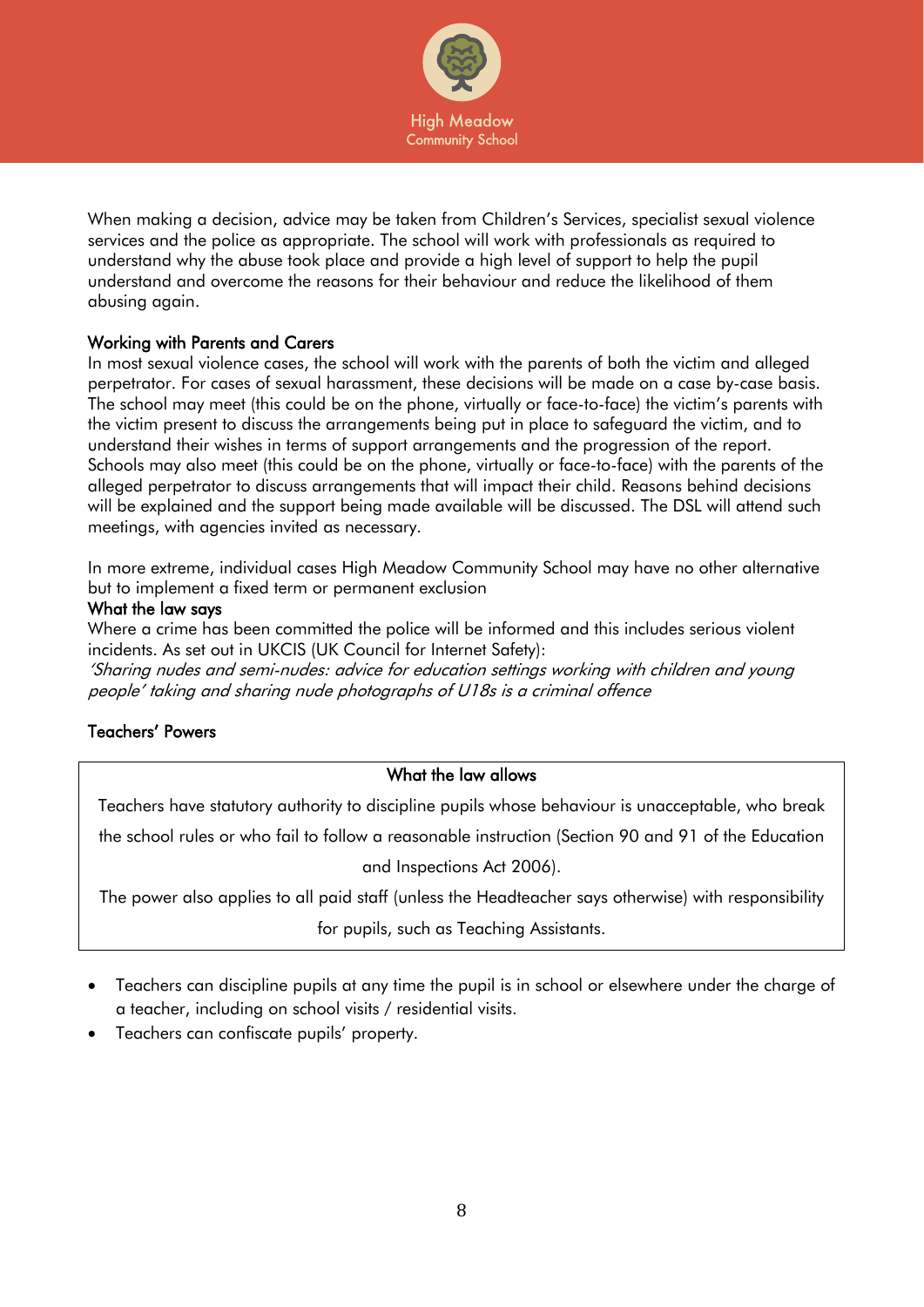

#### What the law allows:

Teachers can discipline pupils whose behaviour or conduct falls below the standard,

which could reasonably be expected of them.

This means that if a pupil misbehaves, breaks a school rule or fails to follow a reasonable

instruction,

the teacher can impose a sanction / punishment on that pupil.

## Restorative Approaches and Natural Consequences

As stated earlier in this policy, we understand that occasionally children will behave inappropriately. When children display unsafe behaviour, there are several layers of consequences in place to encourage them to manage their behaviour in a positive way. We use Restorative Approaches and Natural Consequences

### Restorative Approach

Our relationship policy is not primarily concerned with rule enforcement. It is a tool used to promote good relationships, so that people can work together with the common purpose of helping everyone learn. Restorative approaches are based on four key features:

- RESPECT for everyone by listening to other opinions and learning to value them
- **RESPONSIBILTY** taking responsibility for your own actions
- REPAIR developing the skills within our school community so that its individual members have the necessary skills to identify solutions that repair harm and ensure behaviours are not repeated
- RE-INTEGRATION working through a structured, supportive process that aims to solve the problem and allows young people to remain in mainstream education.

Our school uses restorative approaches to encourage everyone to take responsibility for their behaviours. All staff have been trained in restorative approaches and will apply them to resolving situations in the school. This approach starts with a restorative enquiry, if conflict arises, over lowlevel issues i.e. friendship breakups, disputes over games, running in school and not responding to reasonable adult requests.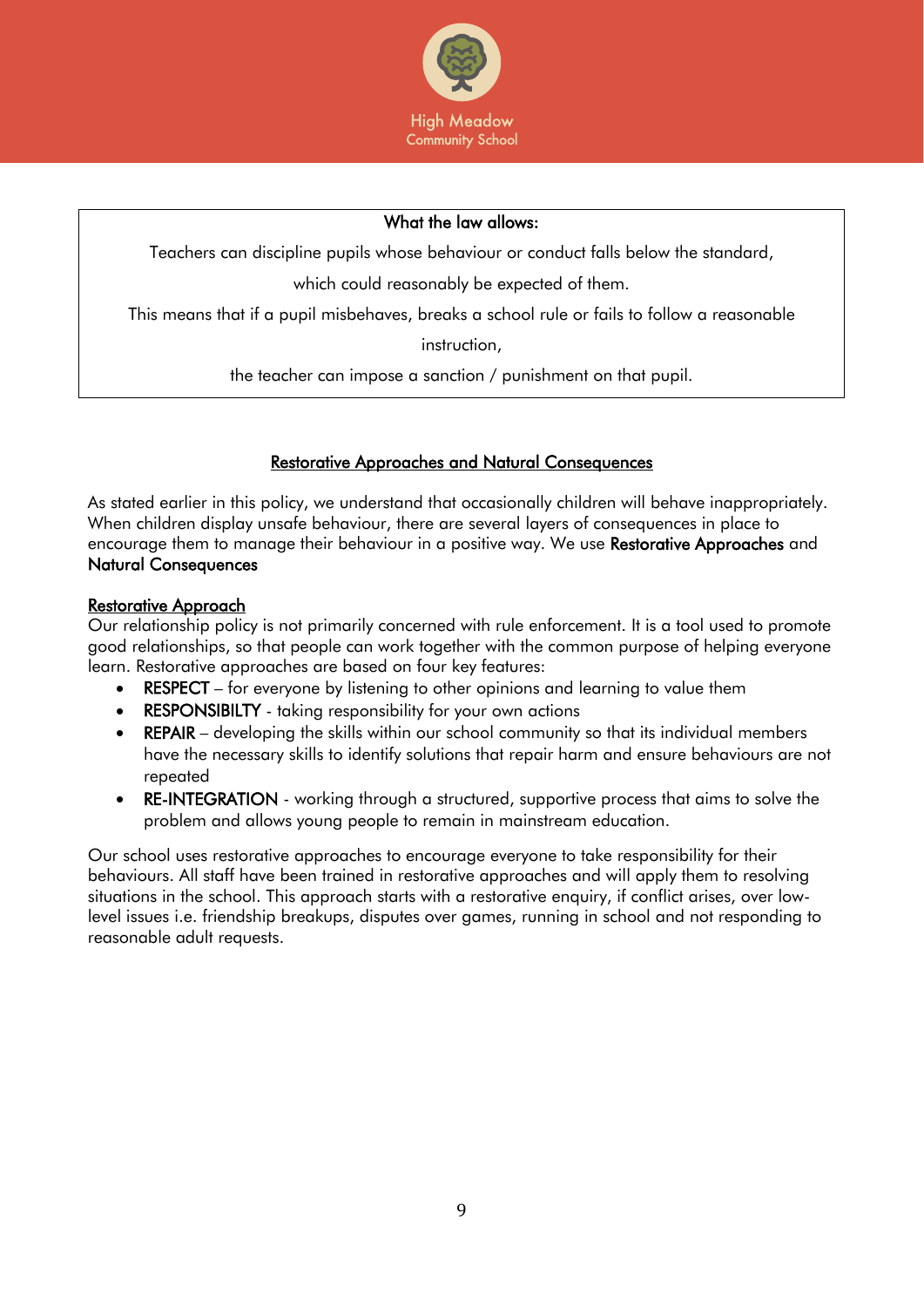

| <b>Traditional</b>                   |         | <b>Restorative</b>                                                                                |
|--------------------------------------|---------|---------------------------------------------------------------------------------------------------|
| <b>What's happened?</b>              |         | What's happened?                                                                                  |
| Who's to blame?                      | becomes | Who's been harmed and in what<br>way?                                                             |
| <b>How should we</b><br>punish them? | becomes | What needs to happen in order<br>to put things right and ensure<br>that this never happens again? |

## Process of Restorative Approach

When using restorative questioning the following questions will always be asked in a quiet and appropriate area of the learning space.

Explain format:

- Only one person talks at a time.
- No interrupting.
- Be respectful of other.
- Listen carefully to each other.
- Confidentiality explain that this is between the people involved.
- Be aware of any matters i.e. Child Protection. If something is disclosed appropriate measures are to be taken in order to follow the school's child protection policy.
- If young people do not meet expectations or are still /become angry, stop mediation!

Questions will be first asked to the person who has been harmed and then to the harmer.

#### EYFS and Key Stage 1

- What's happened?
- Who has been harmed and in what way?
- What needs to happen now in order to put things right and ensure this never happens again?

#### Key Stage 2

- What do you think happened?
- How did you feel?
- What were you thinking?
- How do you feel now?
- What are you thinking now?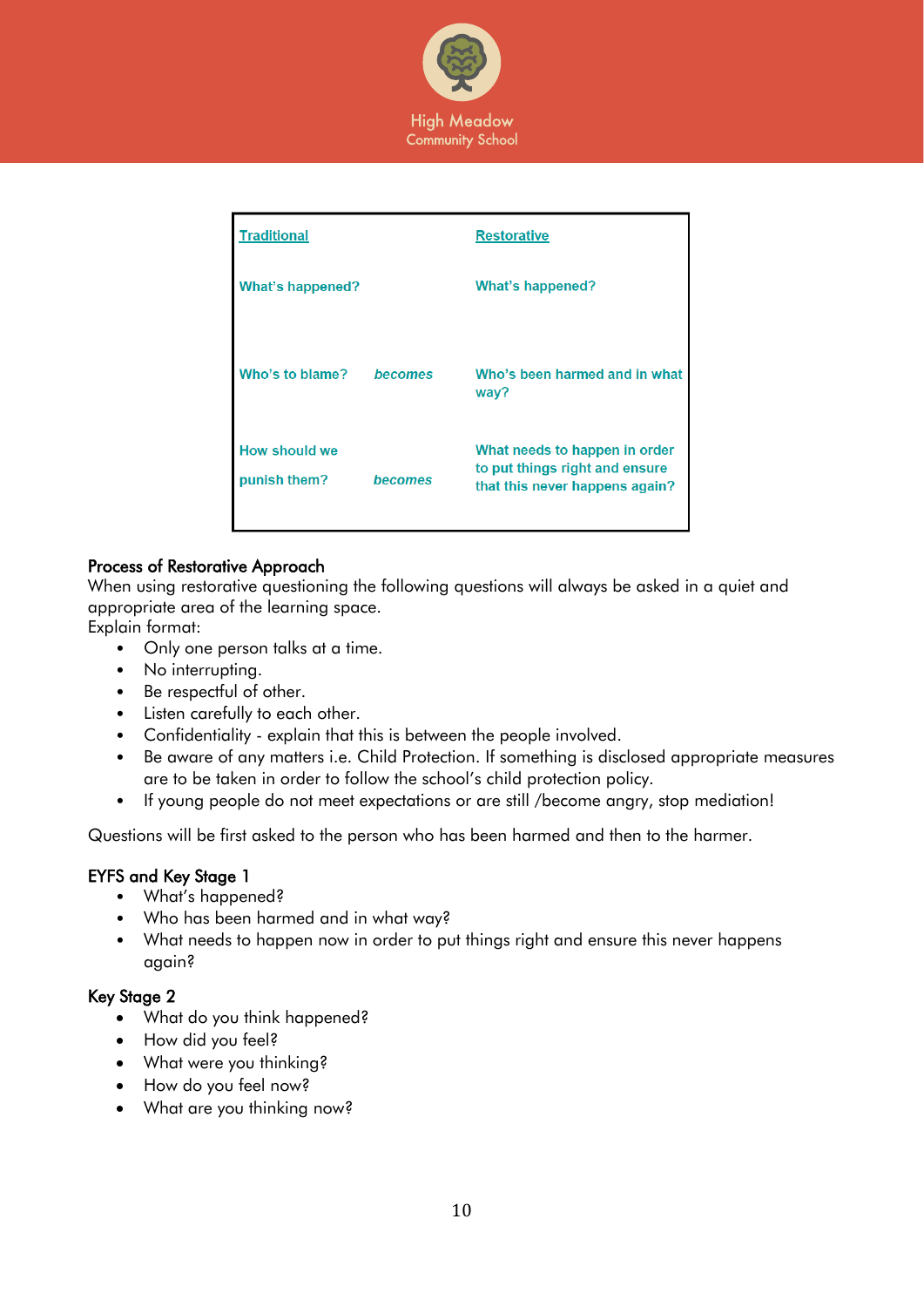

- Who has been affected?
- What needs to happen now to fix this?

If the incident is sorted between the children (with adult support) in school, the decision may be reached that the parent/carer does not need to be informed. This will often be the case with incidents in KS2 as we aim to empower our older children with the ability to restore their own relationships in school.

If incidents are sustained or reoccur, a restorative conference may need to take place with all the affected people. Actions to repair the harm will be reasonable and meaningful and related to the incident and will be chosen and agreed between all participants involved. We ensure that a consequence is never associated with a curriculum area e.g. writing lines, reading, times tables. Feedback to parents will be given when a child has been harmed. The parent of the harmer may also be informed of the incident. It should always be made clear to the parent that the situation was dealt with in a restorative manner and that the situation is finished now as all parties involved left feeling the situation had been resolved.

# A Sequence of Consequences Levels 1 - 4

### Level 1 Natural Consequences (staff involved - classroom staff)

We help support children to make the right choices, first time, through a series of 'natural consequences' This is a Level 1 consequence.

All staff will consistently use the following sentence stems to make explicit the expectations of children who are beginning to show unsafe behaviour.

## 1<sup>st</sup> Stage: First verbal reminder

This stage makes explicit the expectation. Examples are…

"I am expecting you to…….(not talk when I am talking, etc)" "It was the rule about….(walking safely round school) that you broke then" "This behaviour is stopping learning. What do you need to behave safely?"

#### 2<sup>nd</sup> Stage: Second verbal reminder

This stage makes explicit the expectation followed by the natural consequence. Examples are…

"I am expecting you to complete your work. When children do not finish their work, they will need to stay in to finish it at playtime"

"I am expecting kind hands at all times. When children don't use kind hands they need to sit/ play separately from others so everyone can be kept safe"

"I am expecting you not to spit. When someone spits I need to keep them inside so everyone else can be kept safe, spitting is not safe. I will need to talk with parents about this.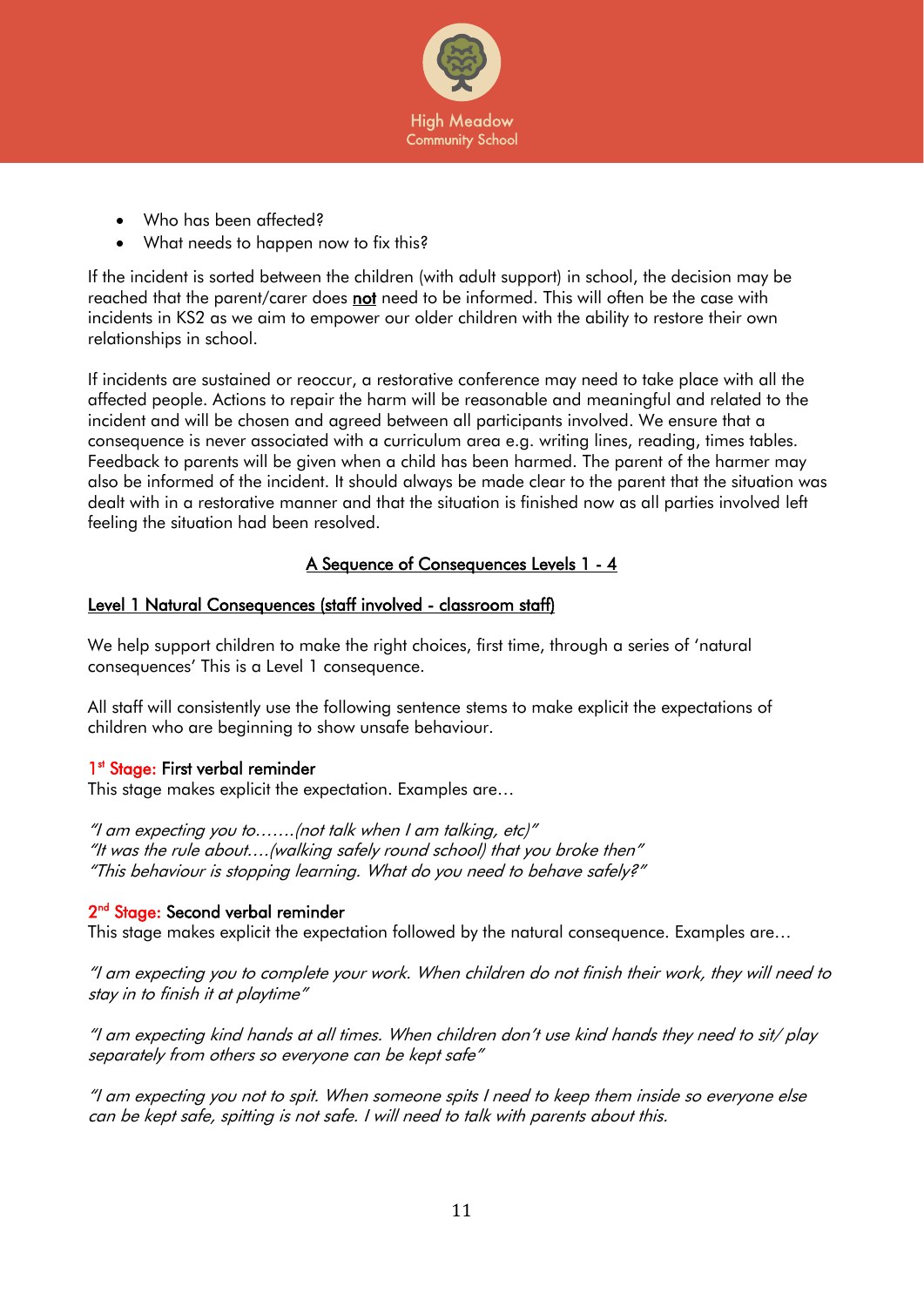

# 3<sup>rd</sup> Stage: Implement consequence highlighted in the 2<sup>nd</sup> stage

## 4th Stage: If behaviour was repeated again

"I can see you are still finding it hard to…/ not to…. I am not going to give up on you, how can I help?"

# Level 2 Consequence

| Level                               | Staff involved              | <b>Behaviour choice</b>                                                                                                                                                                                                                                                                                                                                                                                                                                                                                                                                                                                                                   |
|-------------------------------------|-----------------------------|-------------------------------------------------------------------------------------------------------------------------------------------------------------------------------------------------------------------------------------------------------------------------------------------------------------------------------------------------------------------------------------------------------------------------------------------------------------------------------------------------------------------------------------------------------------------------------------------------------------------------------------------|
| Level <sub>2</sub>                  | Classroom<br>teacher and/or | Frequent, on-going disrupting of the<br>$\bullet$                                                                                                                                                                                                                                                                                                                                                                                                                                                                                                                                                                                         |
| Will include one or more of         | support staff               | learning of other pupils and distracting the                                                                                                                                                                                                                                                                                                                                                                                                                                                                                                                                                                                              |
| the following:                      |                             | teacher or other pupils                                                                                                                                                                                                                                                                                                                                                                                                                                                                                                                                                                                                                   |
| conversation/meeting                |                             | <b>Frequent</b> interruptions to teaching<br>$\bullet$                                                                                                                                                                                                                                                                                                                                                                                                                                                                                                                                                                                    |
| with parent/carers                  |                             | Refusing to follow the teacher's instructions<br>$\bullet$                                                                                                                                                                                                                                                                                                                                                                                                                                                                                                                                                                                |
| May include:<br>*Internal exclusion |                             | and not starting work<br>Calling out, answering staff back- these<br>$\bullet$<br>behaviour choices disrupt learning as<br>teaching is interrupted<br>Constantly fiddling with equipment, being<br>$\bullet$<br>inattentive, constantly talking when teaching<br>is taking place and distracting other pupils<br>from listening<br>Pupils who are choosing to be 'off task' and<br>$\bullet$<br>disrupt pupils who want to work<br>Unco-operative behaviour (e.g. arguing,<br>$\bullet$<br>dominating other, rudeness) which prevents<br>pupils from working together<br>Verbal or physical aggression to pupils or<br>$\bullet$<br>staff |
|                                     |                             | Derogatory comments to other pupils<br>$\bullet$                                                                                                                                                                                                                                                                                                                                                                                                                                                                                                                                                                                          |
|                                     |                             | (including homophobic comments and                                                                                                                                                                                                                                                                                                                                                                                                                                                                                                                                                                                                        |
|                                     |                             | inappropriate sexualised language,                                                                                                                                                                                                                                                                                                                                                                                                                                                                                                                                                                                                        |
|                                     |                             | including sexual 'jokes' or taunting, which                                                                                                                                                                                                                                                                                                                                                                                                                                                                                                                                                                                               |
|                                     |                             | are considered to be 'banter'                                                                                                                                                                                                                                                                                                                                                                                                                                                                                                                                                                                                             |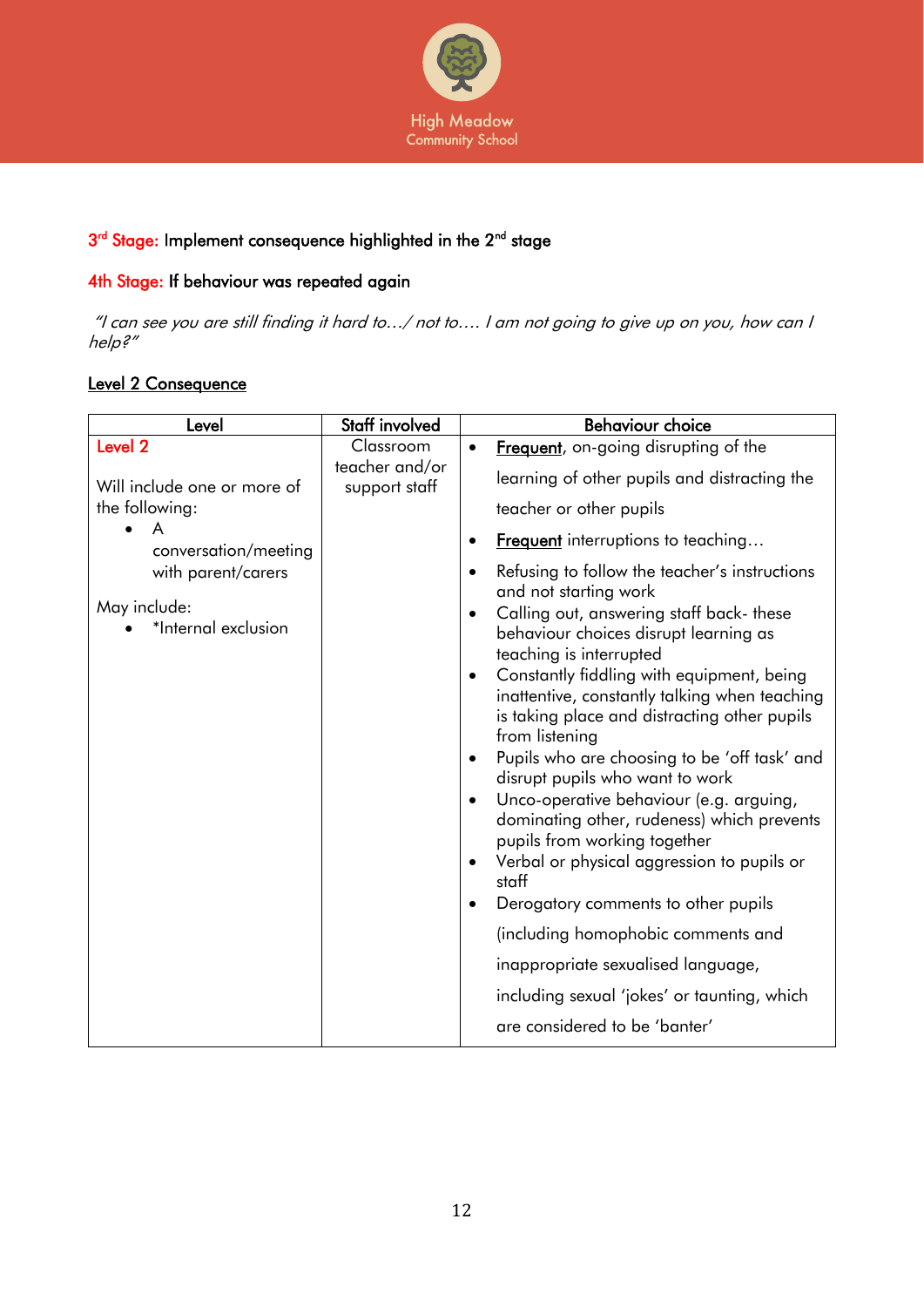

| Level <sub>3</sub><br>Will include one or more of<br>the following:<br>A meeting with<br>parent/carers<br><b>Individual Behaviour</b><br>Plan (IBP)<br>Or a Social and<br>$\bullet$<br>Emotional Plan (SEMH)<br>*Internal Exclusions (child<br>$\bullet$<br>removed from the<br>classroom for a period of<br>time) | Senior Leader<br><b>SENDCo</b>                            | Over a period of time, a range of strategies<br>$\bullet$<br>have had insufficient impact on improving<br>behaviour choices<br>Aggressive attitude or behaviour towards<br>$\bullet$<br>pupils or staff<br>Persistent refusal to work or co-operate with<br>staff – disrupts the learning of others (as in<br>level 2)<br>Challenging or being disrespectful to staff<br>٠<br><b>Persistent</b> derogatory comments (including<br>٠<br>homophobic comments and inappropriate<br>sexualised language, including sexual<br>'jokes' or taunting, which are considered to<br>be 'banter') |
|--------------------------------------------------------------------------------------------------------------------------------------------------------------------------------------------------------------------------------------------------------------------------------------------------------------------|-----------------------------------------------------------|---------------------------------------------------------------------------------------------------------------------------------------------------------------------------------------------------------------------------------------------------------------------------------------------------------------------------------------------------------------------------------------------------------------------------------------------------------------------------------------------------------------------------------------------------------------------------------------|
| Level 4<br>Will include one or more of<br>the following:<br>A meeting with the<br>Headteacher and<br>parent/carers<br>Three 'Internal<br>$\bullet$<br>Exclusions' (child<br>removed from the<br>classroom)<br>Individual Behaviour<br>Plan (IBP)<br>Risk Assessment or<br>Positive Handling Plan                   | Headteacher<br><b>SENDCo</b><br>Governor (if<br>required) | Persistent serious incidents, identified in<br>$\bullet$<br>Level Three Behaviour, with little / no<br>improvement in positive behaviour choices<br>Physical sexualised behaviour, such as<br>deliberately brushing against someone,<br>interfering with someone's clothes and<br>displaying pictures, photos or drawings of a<br>sexual nature<br>Online sexual harassment, which may<br>include consensual and non-consensual<br>sharing of nude and semi-nude images<br>and/or videos<br>'At risk' of Fixed Term Exclusion (excluded<br>from the school building) being given      |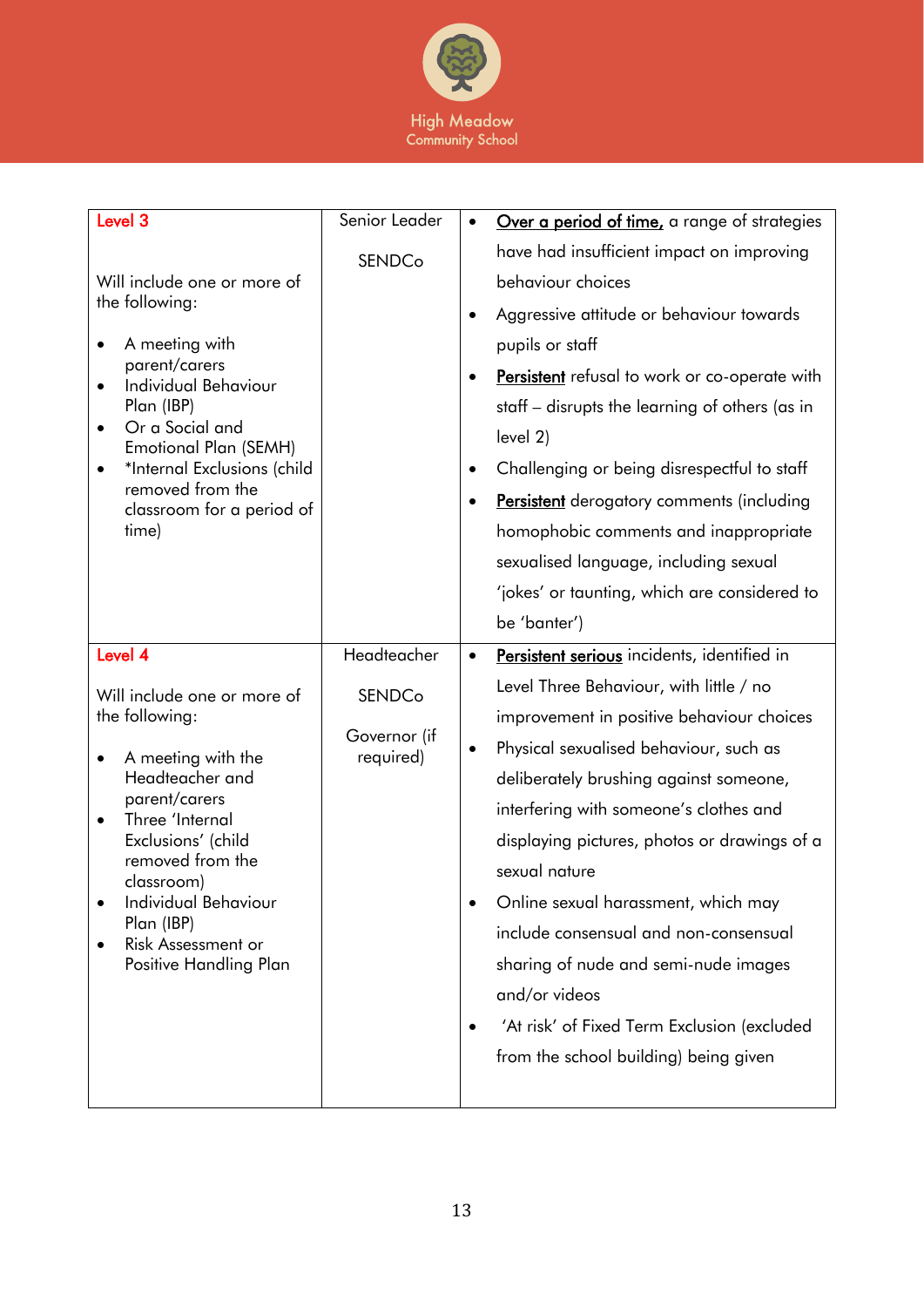

| Level 5                    | Headteacher   | Sexual violence<br>$\bullet$                                                         |
|----------------------------|---------------|--------------------------------------------------------------------------------------|
| Serious behaviour choices: | <b>SENDCo</b> | Fixed term exclusion although the HT has<br>the discretion for a Permanent Exclusion |
|                            | Governor      |                                                                                      |

### \*Internal exclusions

Our Relationship and Behaviour Policy allows disruptive, unsafe and/or uncooperative pupils to be placed in an area away from other pupils for a limited period, in what are often referred to as an "internal exclusion". Examples of internal exclusion include (but are not limited to)…

- Missing part or all of a playtime or lunchtime
- Missing Forest School

Depending on the nature of the incident, staff responsible for the decision will decide how long a pupil should be internally excluded and what pupils may and may not do during the time they are there. However, High Meadow Community School will ensure that pupils spend this time constructively.

### Parental support for Relationship and Behaviour Policy

In incidents involving internal exclusions **parents do not** have the authority to 'collect' their child to avoid an internal exclusion within the school day, such as: break / dinnertime or during part of the school day when a pupil is being withdrawn from an activity or lessons. It is important for the integrity of this policy for children to see parents and teachers working together to help keep everyone safe in school including supporting the implementation of appropriate consequences.

Governors will not tolerate any parent undermining the school's approved procedures Relationships and Behaviour Policy, which are in line with what the law allows.

#### Fixed Term Exclusions

DfE: Exclusion from maintained schools, Academies and pupil referral units in England: A guide for those with legal responsibilities in relation to exclusion.

#### What the law allows

DfE: Exclusion from maintained schools, Academies and pupil referral units in England: A guide for those with legal responsibilities in relation to exclusion.

Only the Headteacher of a school can exclude a pupil and this must be on disciplinary grounds.

A pupil may be excluded for one or more fixed periods (up to a maximum of 45 school days in a

single academic year), or permanently. A fixed period exclusion does not have to be for a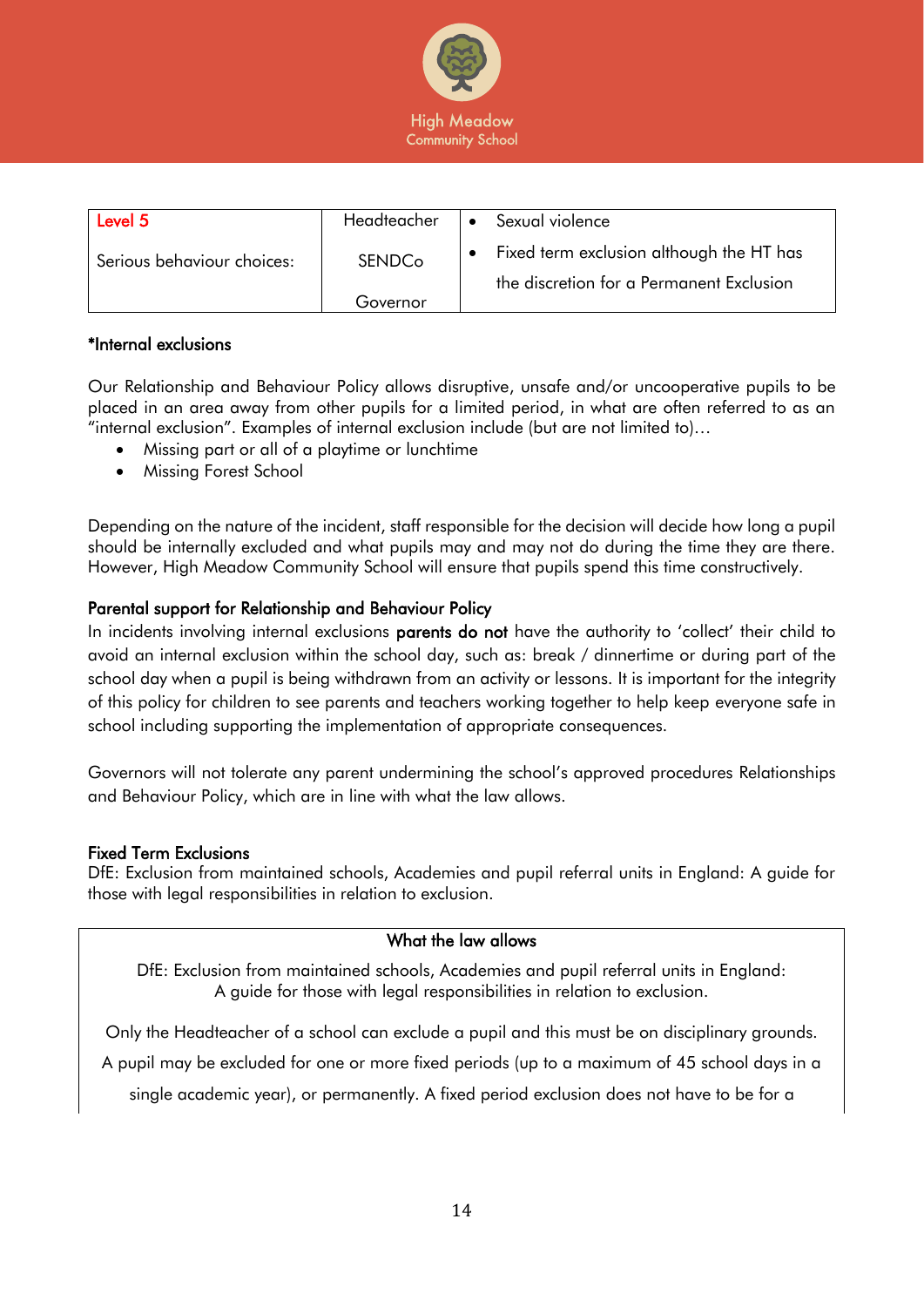

continuous period. In exceptional cases, usually where further evidence has come to light, a fixed period exclusion may be extended or converted to a permanent exclusion. Pupils whose behaviour at lunchtime is disruptive may be excluded from the school premises for the duration of the lunchtime period and are counted as half a school day. The behaviour of pupils outside school can be considered as grounds for exclusion. This will be a matter of judgement for the head teacher in accordance with the school's published Behaviour **Policy** 

# Further support if required

At High Meadow we are always thinking 'all behaviour is communication' and we ask ourselves 'what is the child trying to communicate?' We realise that sometimes this can be different for every child who has their own packet of needs so may look different in each individual case.

Being 'fair' is not about everyone getting the same (equality) but about everyone getting what they need (equity)



- As much as all classrooms embody the nurturing ethos, some children may need extra support on an ad-hoc basis in that there has been an unforeseen circumstance (such as a bereavement, traffic accident, family breakdown) that has affected a child's wellbeing.
- Other children who need more specialised support will be identified and assessed in order to support gaps in their development. They will have a short-term set timetable of time to spend away from the classroom before being integrated back into their class.
- A child may be identified by a class teacher as needing extra emotional support and a cause for concern form will be completed for that child. This may result in a child receiving extra support from play sessions, play therapy, lego therapy and/or counselling.